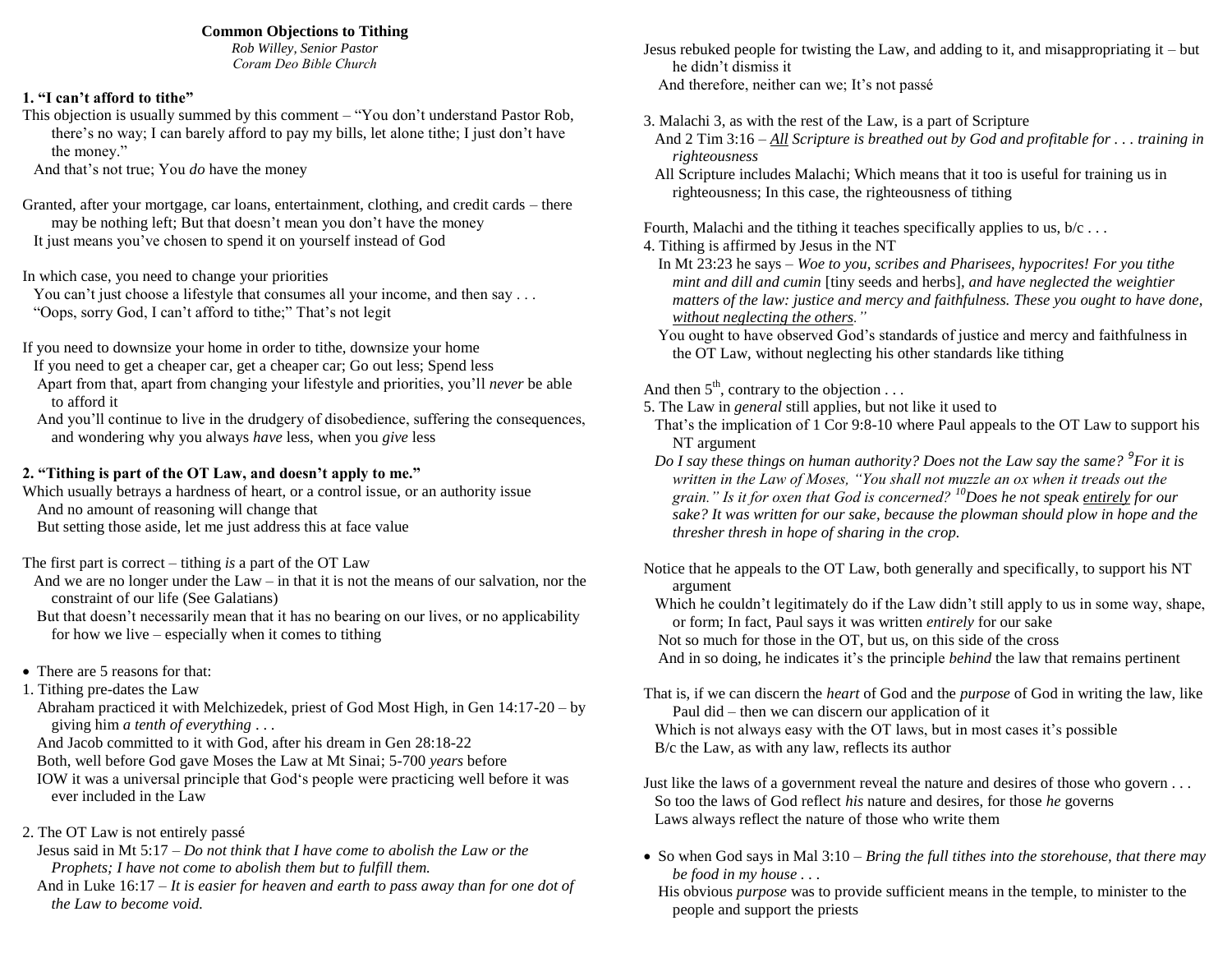And his *desire*, his heart, was to do so through the equitable and measurable giving of his people

Equitable  $b/c$  it's a percentage as opposed to a flat amount for everybody ... And measurable b/c it's specific – it's  $10\%$  as opposed to 9 or 11, or whatever you want

That"s God"s heart in the matter – his heart behind the law if you will That his primary work of ministry, be provided for through the *tithes* of his people

• So while the Law is not the means of our salvation, nor the futile constraint of our lives – the *heart* of the matter, the heart of God *behind* the Law, still applies

And in this case, it's even affirmed by Jesus

So how foolish would we be, to forego the *blessing* of God, b/c we reject the *heart* of God?

Don"t do that; Give his way, and test him in this

And see if he doesn"t *open the windows of heaven for you and pour down for you a blessing until there is no more need.*

### **3. "If we were really following the OT pattern we'd be tithing 23%, so we should be doing all or nothing."**

First of all, the OT pattern was not a 23% "tithe" as some people try to advocate That"s the amount and practice advocated by Jewish rabbis, and practiced among the Jews by NT times – but that"s not what the Bible says

They believed, and some still advocate, that 10% should be given to the temple each year, 10% should be given for social functions and feasts . . .

And 10% should be given every third year (hence the 3%) for the poor For a total of 23.3% per year if you were setting aside that last portion each year

- But getting that from the text, is a huge stretch, with Deut 14:22-29 often cited as support The problem is, there"s no evidence that the passage speaks of a different *kind* of tithe, just other *purposes* for it
	- Like eating some of it when they brought it to the temple at harvest time ...

And giving it to their respective towns every third year for the poor and the priests, instead of giving it to the temple

It's not a different kind of tithe that's being spoken of, but a different purpose for it at that time

# So the OT pattern was not 23% per year, but 10%

And it was to be used for different purposes, including provision for the temple ministry, provision for the priests, and provision for the poor

 But even if it *was* 23%, we"d still be following it in principle (see above, re how the OT Law applies in our day)

The difference being, that we give that money to different sources – our tithe to the church, our taxes to the government, and our offerings to charities that help the poor

And do so, b/c we live in a democracy, where social functions and religion and welfare are handled by separate entities

The Israelites however, lived in a *theocracy*, where that was all handled in a one-stop shop

– there was no separation between church and state, church and religion Nor were there para-church organizations in addition to the government's provision of welfare, to provide for the poor; It was all combined

The point being, that even if  $23%$  were biblical, which it's not – we'd still be honoring the principle behind the OT Laws . . .

By tithing to our church – to support the work of ministry

Paying our taxes (*more* than 10%) – to provide for social functions and celebrations And giving to charities in addition to taxes – to provide for the poor (again, probably *more* than 3% per year when you combine it with taxes for that purpose)

- What's more, even if the 23% were biblical, and we weren't abiding by part of it that doesn"t mean we should scrap the whole thing
- But all that is a moot point, b/c the Scriptures don't teach such a thing It comes from a Jewish interpretation that infers far more than the Bible implies, or says
- **4. "The OT passages on tithing refer to** *non***-monetary items, so it doesn't apply to our** *money***."**

All I can say on this one, is "Wow"

- 1. Just b/c money didn"t exist as a means of barter for much of the OT era, doesn"t mean the concept doesn"t apply
	- That's like saying, just b/c we don't use phylacteries any more (little boxes worn on the wrist and forehead with verses in them) ...

We don't have to honor the principle of keeping God's word in mind, from Deut 6:8-9

In fact, we"d have to dismiss a whole bunch of the Bible, Old *and* New Testament, if this objection were legitimate

But we don"t, and shouldn"t, b/c even the biblical authors from one era to the next, accommodated the principles, despite the differences in culture Again, see the example of Paul above, regarding oxen in 1 Cor 9:8-10

2. Proverbs 3:9 says – *Honor the Lord with your wealth and with the firstfruits of all your produce*

Notice he distinguishes between *produce* and *wealth*

Wealth obviously referring to everything other than agriculture produce and livestock Which by Solomon's time, certainly included money in the form of gold and silver

3. 2 Chronicles 31:5 says – *The people of Israel gave in abundance the firstfruits of grain, wine, oil, honey, and of all the produce of the field. And they brought in abundantly the tithe of everything.*

I think it's safe to say that everything includes everything – even money

- 4. Jesus not only affirmed the tithe in Mt 23:23, but spoke of the people giving *money* Like when the poor widow put two small copper coins in the temple treasury box (Mk 12:42)
- Needless to say, this objection has problems from the get-go; And most likely is an attempt to hang on to that which is not ours